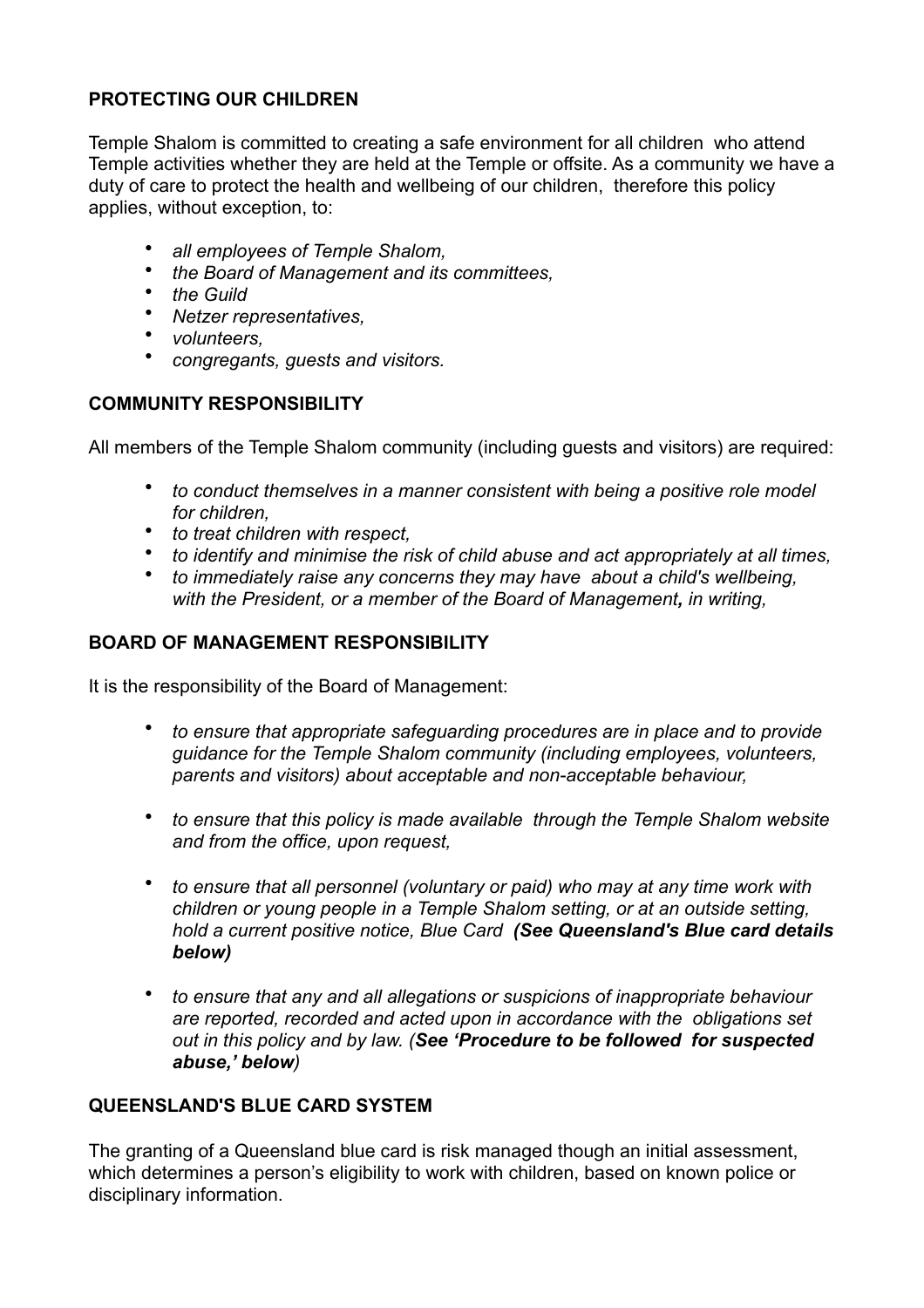Blue Card or Blue Card Exemption application forms are obtainable from the website of Commissioner for Children and Young People. There is no charge for volunteer workers. Payment is required by paid employees and this payment will be met by Temple Shalom.

A Blue Card is not required by workers (voluntary or paid) under the age of 18 years.

The Temple Shalom office should be contacted if assistance is required in obtaining a Blue Card or a Blue Card Exemption.

Registered Teachers and Police Officers are not required to hold a Blue Card, but are required to obtain a Blue Card Exemption.

A record will be kept by Temple Shalom of all Blue Card and Exemption holders, noting when these become due and ensuring that they have been renewed.

'Working with Children' check cards issued interstate are not transferable to Queensland. Interstate persons working with Temple Shalom are required to apply for and be granted, a Queensland Blue Card before they are allowed to interact with our children.

Parents of children participating in Temple Shalom activities are not required to hold a Blue Card, provided they are working with children where their child is involved in that activity.

# **GUIDELINES FOR CHEDER, RELIGIOUS SERVICES AND SOCIAL ACTIVITIES**

If children are present then more than one adult must be present during all activities.

All interaction with children must be within the view of, or near, another adult.

Physical contact between a teacher/volunteer and a child may be required in some circumstances (teaching Israeli dancing, cooking, administering first aid etc) but this can only occur with the child's agreement, while other adults or students are present and in physical spaces that are clearly observable at all times.

Under no circumstances should any Temple Shalom community member or visitor have physical contact with a child that:

- *includes touching genitals, breasts or buttocks unless it is a medical emergency and such touching is carried out by an appropriate professional,*
- *would appear to a reasonable person to have sexual connotations or purpose,*
- *is intended to cause pain or distress eg physical punishment,*
- *is overly physical including roughhousing, tickling or wrestling,*
- *is initiated against the wishes of the child, unless the contact is necessary to prevent immediate harm or injury to the child or to another person.*

Any person who becomes aware of an instance of inappropriate contact with a child must ensure that the Temple Shalom President is informed immediately. *(See 'Procedure to be followed for suspected abuse,' below)*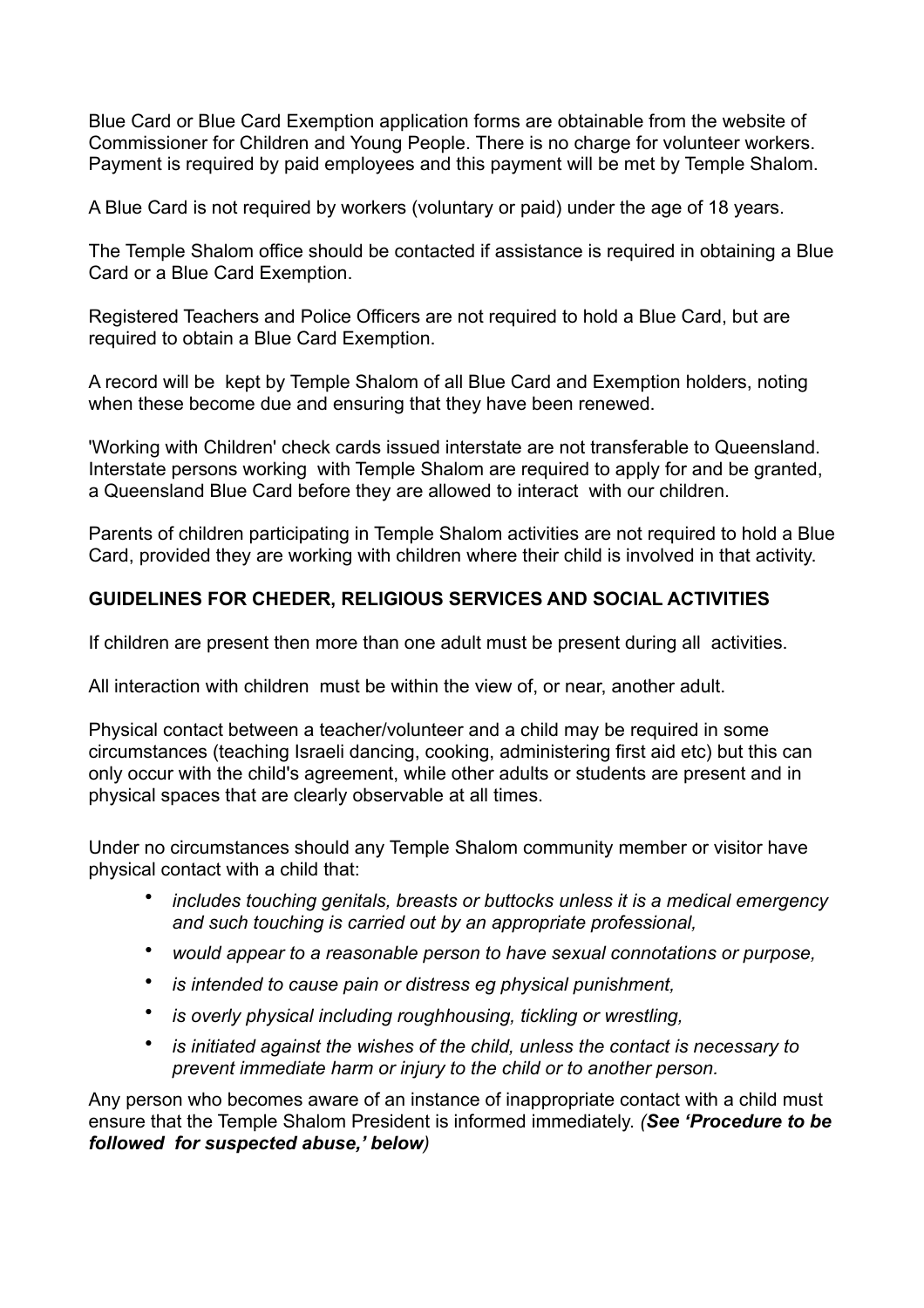Bullying, in any form, will not be tolerated. Temple Shalom accepts the Australian National Definition of Bullying for Australian schools. Ie

*Bullying is an ongoing misuse of power in relationships through repeated verbal, physical and/or social behaviour that causes physical and/or psychological harm. It can involve an individual or a group misusing their power over one or more persons. Bullying can happen in person or online, and it can be obvious (overt) or hidden (covert).* 

*Bullying of any form or for any reason can have long-term effects on those involved, including bystanders.* 

*Single incidents and conflict or fights between equals, whether in person or online, are not defined as bullying.* 

Any person who becomes aware of an instance of bullying must ensure that the Temple Shalom President is informed. The Temple Shalom President will ensure that the incident is fully investigated and that all necessary steps taken for the support of the victim and that all legal obligations are fulfilled in a timely manner. The Temple Shalom President will also ensure that whatever remedial actions are required to prevent a repeat of the incident, are put in place.

# **ADDITIONAL GUIDELINES FOR OVERNIGHT ACTIVITIES (Netzer Camp, Sleepover etc)**

In addition to the above guidelines for 'Cheder, Religious Services and Social Activities,' the following guidelines will apply for overnight activities:

- *overnight activities can only occur with the authorisation of the Board of Management and with the written consent of a child's parent or guardian,*
- *children must be provided with privacy for bathing and changing,*
- *adults must observe appropriate dress standards in the presence of children, (ie no exposure to adult nudity)*
- *children must not be exposed to sexually explicit material or material classified beyond the child's developmental age,*
- *children must not be left under the supervision or protection of unauthorised persons,*
- *sleeping arrangements must not compromise the safety of the child.*
- *children must be able to contact their parent, guardian or another trusted adult if they feel unsafe or uncomfortable during their stay.*

### **PHOTOGRAPHY GUIDELINES**

Temple Shalom recognises that images of children can be used inappropriately and/or illegally.

The permission of a child's parent or guardian must be given before a photograph of a child is taken and for the subsequent use of the image.